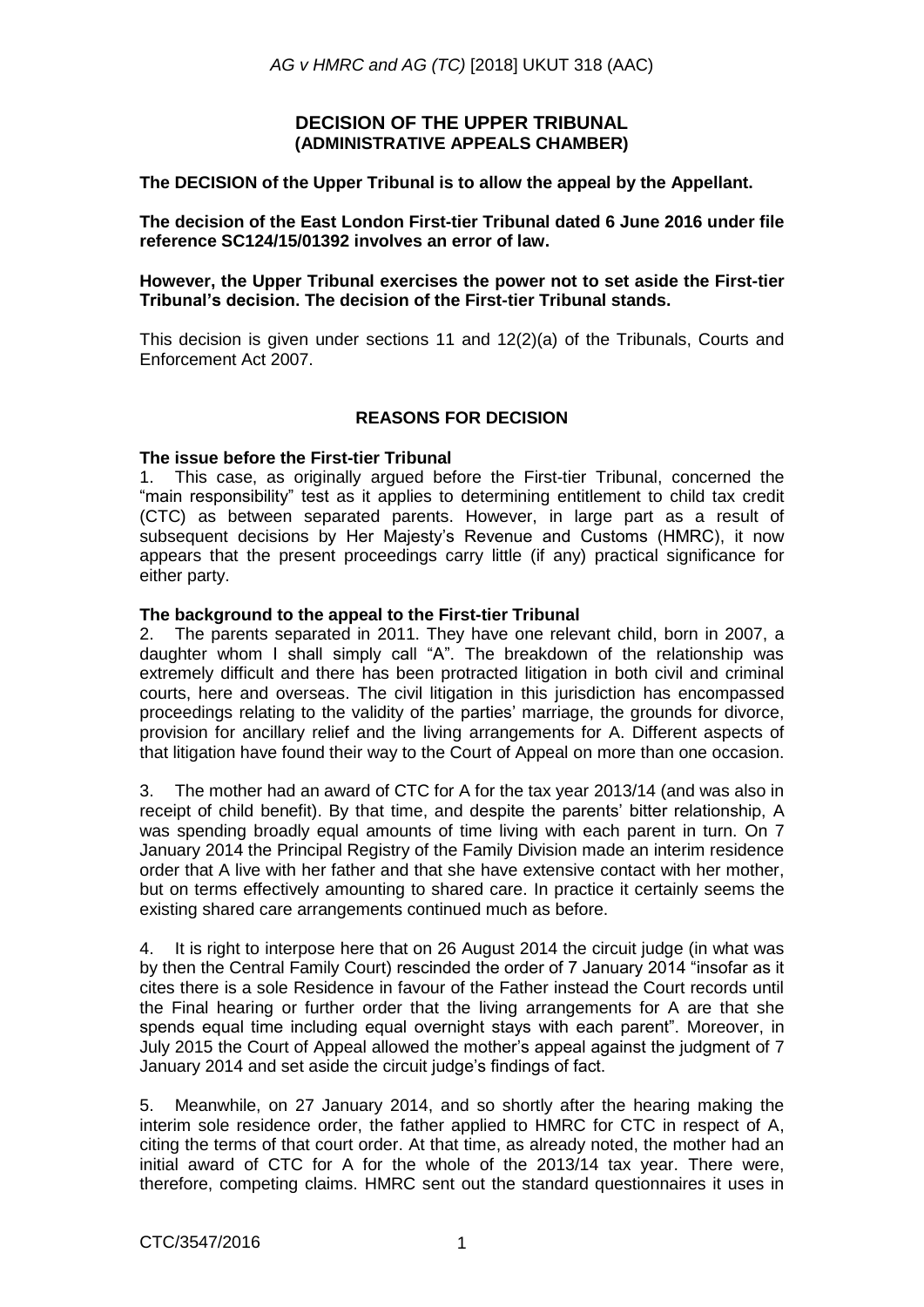such cases to both parents. On 12 February 2014 HMRC formed the view that the father had main responsibility for A as from 27 January 2014. In doing so, HMRC made two decisions.

6. The first decision on 12 February 2014 was an initial decision under section 14 of the Tax Credits Act 2002 to award CTC to the father as from 27 January 2014. I also note that subsequently, on 31 August 2014, HMRC made a final end-of-year decision under section 18 of the Tax Credits Act 2002 in respect of the 2013/14 tax year, confirming the father's entitlement to CTC for the period from 27 January 2014 to 5 April 2014.

7. The second decision on 12 February 2014 was a corresponding in-year decision under section 16 of the Tax Credits Act 2002 to terminate the mother's existing award of CTC with effect from 27 January 2014. I also note that subsequently, on 23 March 2015, HMRC made a final end-of-year decision under section 18 of the Tax Credits Act 2002, in respect of the 2013/14 tax year, confirming the mother's entitlement to CTC for the period from 6 April 2013 but only up to 26 January 2014.

8. The mother was unsuccessful in seeking a mandatory reconsideration of the section 18 decision taken on 23 March 2015. According to HMRC's mandatory reconsideration notice, "we have read the Sole Residence Order and the Judgement decision of the 7 January 2014. We note that the physical care of A remained 50/50 in this order however the power of sole residence was awarded to the rival claimant. We are therefore unable to change our decision of the 7 January 2014". That last date was presumably a misprint for either 12 February 2014 and/or 23 March 2015. The mother subsequently lodged an appeal to the First-tier Tribunal.

### **The First-tier Tribunal's decision**

9. The First-tier Tribunal (the FTT) heard from both parents at a lengthy oral hearing on 6 June 2016. The FTT Judge allowed the mother's appeal and set aside HMRC's section 18 decision of 23 March 2015 relating to the mother's CTC entitlement for the 2013/14 tax year. The decision notice helpfully summarised the FTT Judge's reasoning as follows:

"… the Tribunal finds that despite the order made … in the family court on 07.01.2014, there were no valid grounds for removing the tax credit from [the mother] when [the father] made his competing claim for tax credit for A on 27.01.2014. HMRC based its decision on the order, which did not determine who in fact had responsibility for A for the purposes of Child Tax Credit, and which instead had been based on welfare considerations, which the tribunal could not take into account. The tribunal decided that in practice the care of A was shared equally by both claimants between 27.01.2014 and the date of decision, that neither of them had had main responsibility for A, and on the balance of probabilities that each had met her needs during the periods for which they had A in their care. On that basis removal of the Child Tax Credit from the mother had not been justified and it should be reinstated for the rest of that tax year."

10. The FTT Judge later issued a lengthy statement of reasons which amplified the decision notice somewhat, although the central reasoning is as summarised above. The father asked for permission to appeal to the Upper Tribunal, but the District Tribunal Judge refused that application.

## **The grounds of appeal and the Upper Tribunal proceedings**

11. The father renewed his application before the Upper Tribunal. He set out a total of nine distinct grounds of appeal. His primary ground of appeal was that the FTT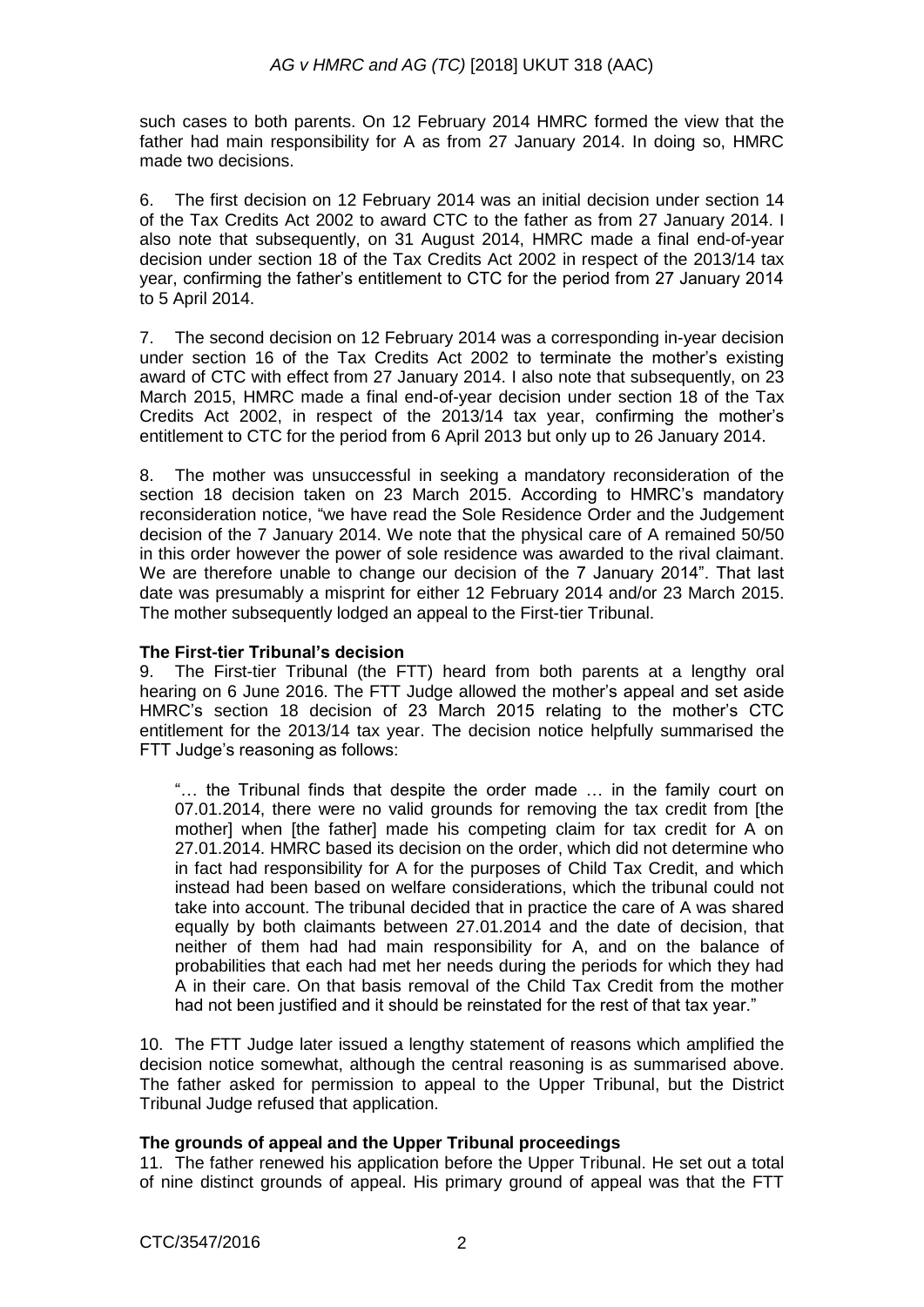# *AG v HMRC and AG (TC)* [2018] UKUT 318 (AAC)

had not actually found that the mother had the main responsibility for A but had in effect allowed the appeal based on the timing of the claims, which was an irrelevant consideration. Following an oral hearing, Upper Tribunal Judge Lloyd-Davies gave the father permission to appeal, highlighting the father's principal argument but not restricting the grant of permission in any way. Mr A Hignett subsequently provided a detailed response to the appeal on behalf of HMRC, which I return to below. Despite several efforts by the Upper Tribunal office, since then the parents have barely engaged with the further appeal process. Following Judge Lloyd-Davies's recent retirement, the case has been reallocated to myself for decision.

12. I note the mother has submitted a very short response to the father's appeal, simply stating that she is concerned that any decision does not adversely affect her daughter and also takes into account the overall financial affairs between the parents. I would simply note that the present appeal is solely concerned with CTC entitlement for the 2013/14 tax year; it has no wider ramifications. In addition, and in any event, it is well established that the parties' respective financial positions are not matters which can be used to determine who has main responsibility for a child under the relevant statutory test (see e.g. *PG v HMRC and NG (TC)* [2016] UKUT 216 (AAC); [2016] AACR 45 at paragraphs 27 and 31-32).

13. The father has not filed any reply to Mr Hignett's response on behalf of HMRC. This may be because he feels he has said all he wishes to say on the appeal already (and his grounds of appeal are clearly set out). It may also be because in a sense the caravan has moved on, as Mr Hignett explains, and the present proceedings have no real relevance to his current position.

### **The HMRC response in the Upper Tribunal proceedings**

14. I return to the HMRC response to the appeal. Mr Hignett's submission can be conveniently summarised in the following points.

15. First, the FTT may well have erred in law by not actually making a decision as to which parent was the person with main responsibility for A during the period from 27 January 2014 to 5 April 2014. As Mr Hignett says, "the FTT appear to have determined that both were equally responsible, and from that it followed CTC could not justifiably be removed from the mother" (HMRC response at paragraph 5).

16. Second, the FTT's decision that the mother was entitled to CTC for A for the entire 2013/14 tax year had been implemented by HMRC on 1 September 2016. I deduce from that information that HMRC's previous (non-appealable) decision that the mother was liable for an overpayment of CTC (amounting to  $£1,123.30$ ) for the period of just over two months towards the end of the 2013/14 tax year has been rescinded.

17. Third, and despite the fact that the father had been made a party to the mother's appeal, HMRC pragmatically took the view that the FTT's decision should have no direct impact on the father's entitlement for the 2013/14 tax year. HMRC's final endof-year decision of 31 August 2014, which was taken under section 18 of the Tax Credits Act 2002, had confirmed the father's entitlement to CTC for the period from 27 January 2014 to 5 April 2014. That decision, although taken before the FTT hearing, was technically not part of the mother's appeal to the FTT which sat on 6 June 2016. Mr Hignett reports that "HMRC took no further decision on the [father's] entitlement in respect of that tax year" (HMRC response at paragraph 16).

18. Fourth, Mr Hignett notes that HMRC had subsequently made a section 16 decision on 26 August 2016 which had terminated the father's then entitlement to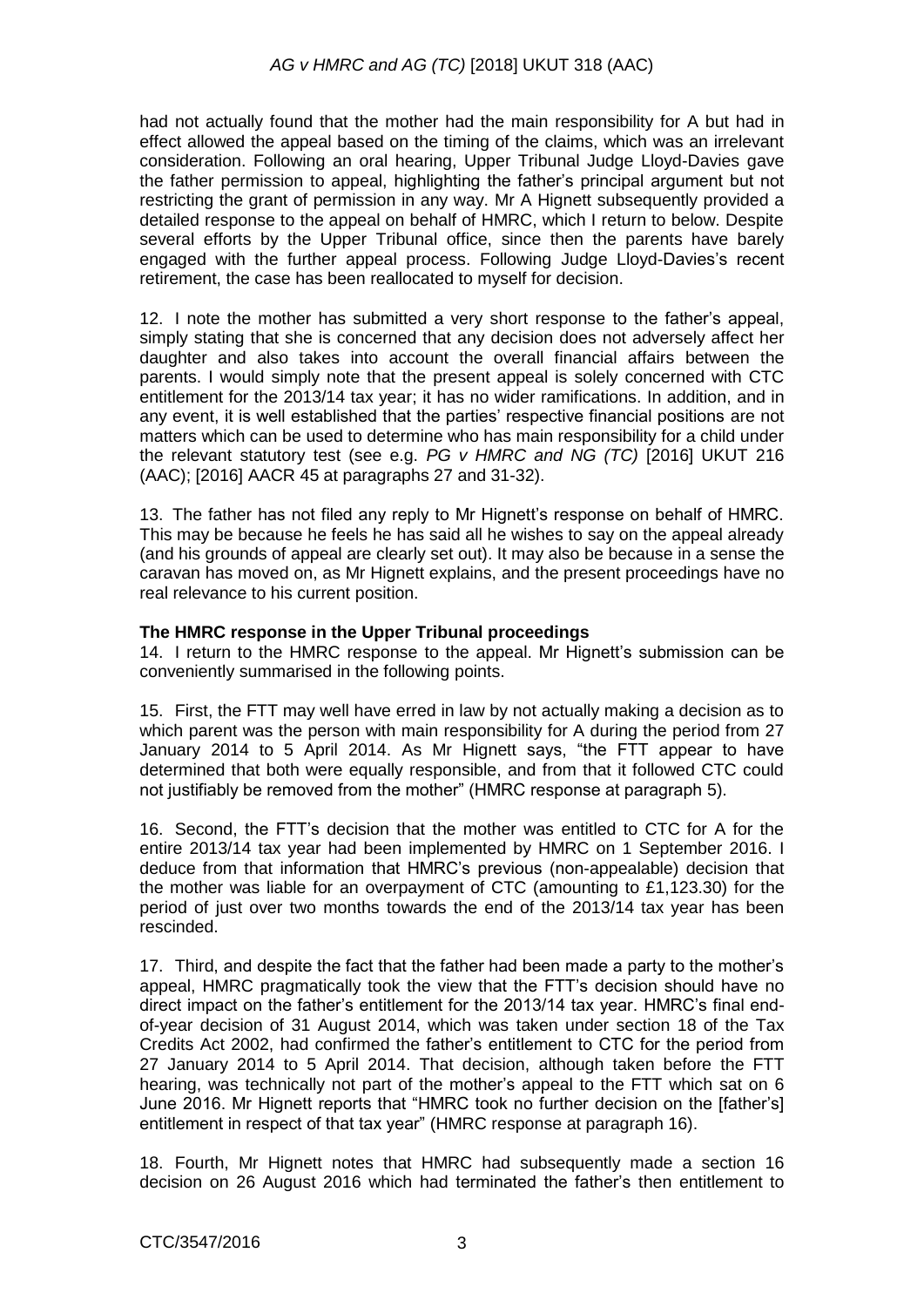CTC for the 2016/17 tax year. (I note in passing that the appeal file gives no clue as to how CTC was awarded for the 2014/15 and 2015/16 tax years). HMRC appear to have taken that decision on 26 August 2016 based on the FTT's then recent ruling about the 2013/14 tax year. The father's appeal to the Upper Tribunal in the present proceedings had been made a month or so later. Mr Hignett surmises that the appeal was brought in part at least to protect the father's position in relation to the 2016/17 tax year. In the event, on 27 April 2017 HMRC and the father settled the father's appeal relating to the 2016/17 tax year. HMRC accepted that it should not have relied on the FTT decision about the position in 2013/14 to change a decision relating to 2016/17. HMRC accordingly 'cancelled' the decision of 26 August 2016 and paid the father CTC for the 2016/17 tax year.

19. Drawing the threads together, Mr Hignett submits that even if the FTT erred in law, it is also arguable that the error made no difference to the outcome of the matter so far as the father is concerned. Mr Hignett invites the Upper Tribunal to dismiss the appeal on that basis. First, he argues that the FTT's decision of 6 June 2016 on the mother's appeal had no impact on the father's entitlement to CTC for the 2013/14 tax year. HMRC's section 18 decision of 31 August 2014 had confirmed the father's entitlement to CTC for the period from 27 January 2014 to 5 April 2014 and had not been revisited. Second, although HMRC had relied on the FTT's decision to the father's detriment in relation to the 2016/17 tax year, HMRC's adverse section 16 decision of 26 August 2016 had since been revoked. Mr Hignett accordingly asks me to dismiss the appeal on the basis that any error by the FTT was immaterial and had no practical effect so far as the father was concerned.

# **The Upper Tribunal's analysis**

20. I am indebted to Mr Hignett for his invaluable analysis both of the FTT decision under appeal and of the subsequent decision-making history in relation to both parents and their CTC entitlement.

21. The original HMRC decision to withdraw CTC from the mother with effect from 27 January 2014 was flawed because it was based exclusively on the fact that there was an interim sole residence order. As Upper Tribunal Judge Jacobs observed in *PG v HMRC and NG (TC)*, "As the main responsibility is determined by its exercise, the terms of a court order will not necessarily be determinative" (at paragraph 39).

22. The FTT decision of 6 June 2016 was also flawed, but in a different way. The FTT failed to make any finding as to which parent had "main responsibility" for A. Instead, it concluded that they had equal shared care and neither had main responsibility for her over the period in issue. On that basis, it held, the mother's prior award of CTC should not have been withdrawn. There are at least two fundamental problems with the FTT's approach.

23. The first is that where a child normally lives with two or more persons in different households, then that child "shall be treated as the responsibility of (a) only one of those persons making such claims; and (b) whichever of them has (comparing between them) the main responsibility for him (the "main responsibility test") (Rule 2.2 of regulation 3 of the Child Tax Credit Regulations 2002 (SI 2002/2007), emphasis added). The language of Rule 2.2 is mandatory. Not making a decision as to the issue of main responsibility is not an option (see CTC/4390/2004 at paragraph 28).

24. The second problem is that the effect of the FTT's decision was to prioritise the mother's claim as being first in point of time, which is impermissible. As the HMRC response to the mother's appeal noted (at paragraph [14]), "the first claimant to CTC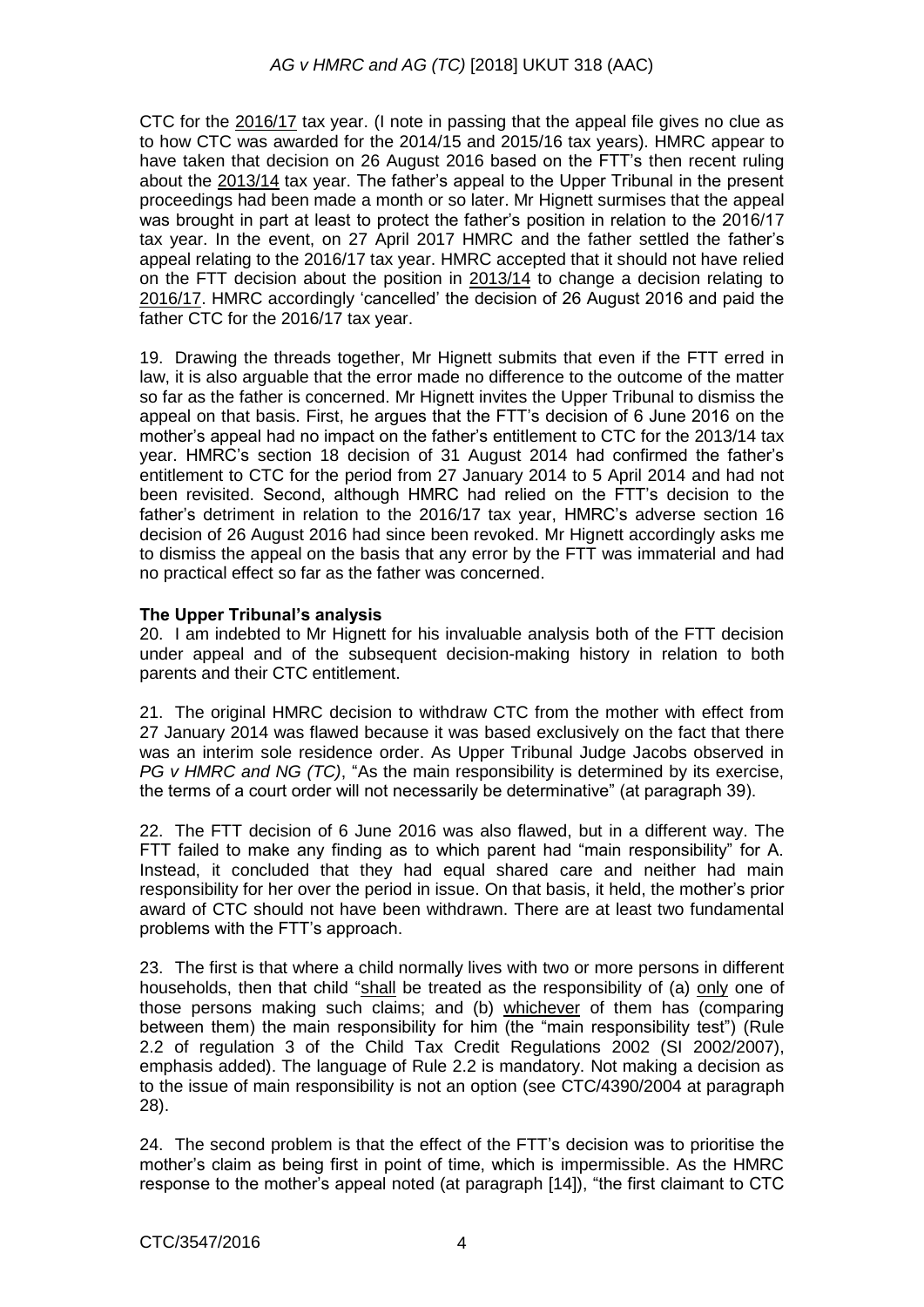in respect of a given child cannot expect to retain entitlement merely because they claimed first" (see also CTC/4390/2004 at paragraph 29). As Judge Jacobs explained in in *PG v HMRC and NG (TC)* (at paragraph 27):

"The statutory test in section 8 depends on responsibility. That is defined first in terms of who the child is normally living with: rule 1.1. That is, of course, a deeming provision under section 8(2). It does not actually equate responsibility for a child with living with the child. It is though some indication, albeit not one of great significance, that the kind of responsibility envisaged is the kind that would normally be exercised when living with a child. Rule 2.2 comes in as a tie breaker only when the child is normally living in two households and there are competing claims. In those circumstances, rule 2.2 imposes a comparative test of main responsibility as judged between the competing claimants. Rule 3 allows the competing parties to agree between themselves, but if they cannot, the Commissioners have to 'determine that question'. The question referred to must mean the main responsibility question."

25. So, on appeal, it falls to the FTT rather than HMRC to "*determine* that question", and not to *dodge* that question.

26. The question then is: what to do next? As noted above, Mr Hignett for HMRC suggests that I dismiss the appeal on the basis that any error of law by the FTT was not material in that it has had no practical impact on the father. I have also considered the mother's position. The current position for her appears to be that HMRC has implemented the FTT's decision and so presumably withdrawn the overpayment decision (see paragraph 16 above). If the FTT's decision is overturned, then it is conceivably possible that the question of the mother's entitlement to CTC for the latter part of 2013/14 may be re-opened.

27. We appear to have arrived at a situation in which HMRC has apparently given effect to separate decisions which mean that both parents have been found to be entitled to CTC in respect of A for the same period from 27 January 2014 to 5 April 2014. This is even though strictly Rule 2.2 in regulation 3 of the Child Tax Credit Regulations 2002 provides that only one person can be found to have main responsibility for a child at any one given time. HMRC's pragmatic approach is perhaps understandable given the conflict-ridden history of these proceedings. HMRC has exceptionally been prepared to countenance parallel payments for separated parents for the same period in other cases (see *DG v HMRC and EG (TC)* [2016] UKUT 505 (AAC) at paragraphs 30-39 and especially at paragraph 34).

28. Whilst I can see the attraction of Mr Hignett's proposed mode of disposal, I prefer to take a rather different approach, but one that ends up in the same place. On balance, I consider that I should allow the father's appeal to the Upper Tribunal, given the FTT's clear error. However, as a matter of discretion it is unnecessary for me to set aside the FTT's decision. It is sufficient that the parties should know that I consider the FTT's reasoning to be flawed. I reach that decision bearing in mind, as the three-judge panel of the Upper Tribunal observed in *BB v South London and Maudsley NHS Trust and the Ministry of Justice* [2009] UKUT 157 (AAC), that "it must be relevant to consider whether setting aside the tribunal's decision could be of practical benefit to any of the parties" (at paragraph 20). Accordingly, I exercise the power under section 12(2)(a) of the Tribunals, Courts and Enforcement Act 2007 not to do so.

29. I am entirely satisfied that setting aside the FTT's decision in the present case would be of no practical benefit to HMRC, the father or the mother. The last thing